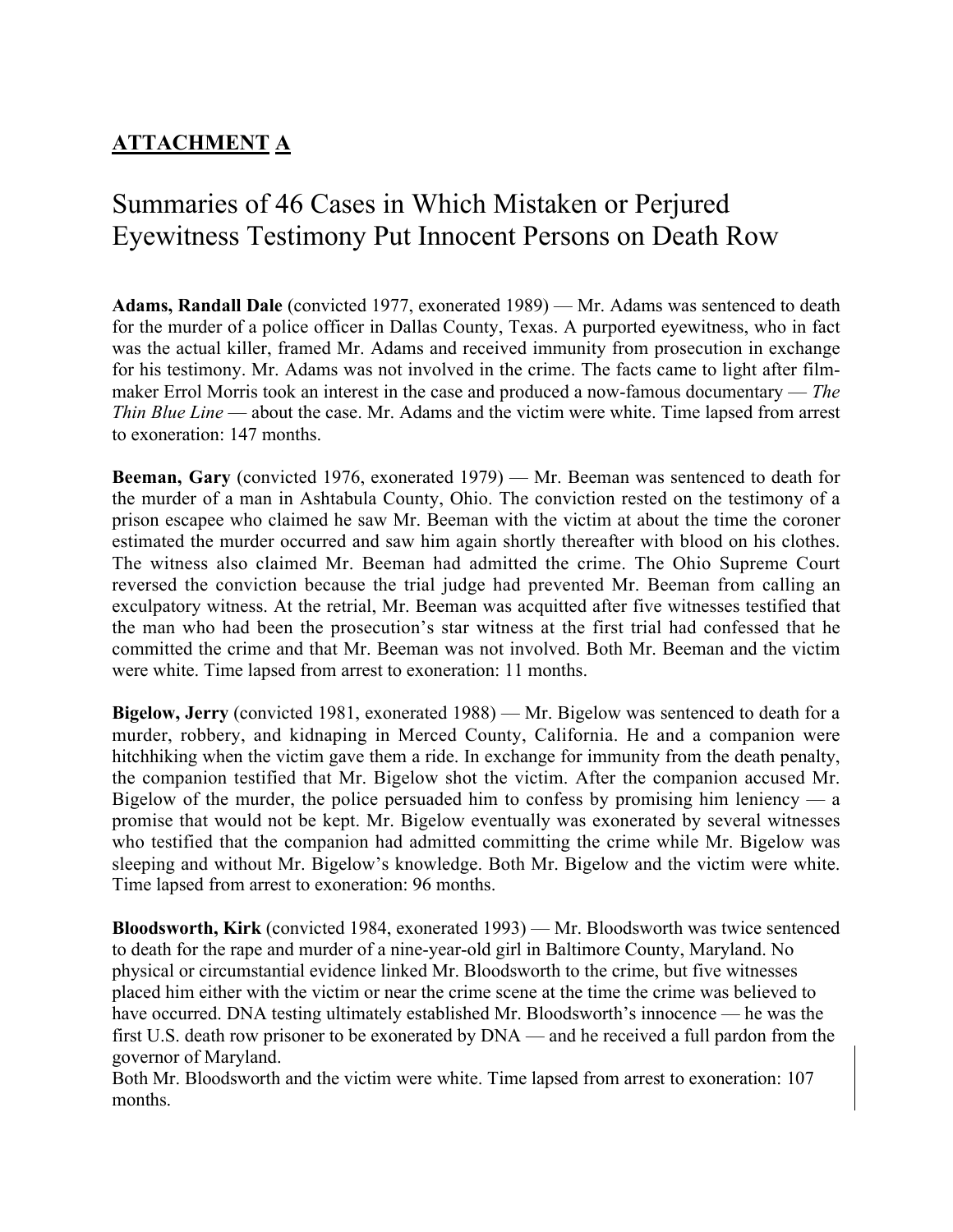**Bowen, Clifford Henry** (convicted 1981, exonerated 1986) — Mr. Bowen was sentenced to death for the execution-style murders of three men beside a swimming pool at an Oklahoma City motel after two eyewitnesses testified they saw him standing beside concession machines near the pool shortly after the crime. After exhausting state remedies, Bowen filed a petition for a federal writ of habeas corpus, which was granted on a showing that prosecutors had failed to provide to the defense evidence that someone else committed the crime. Prosecutors vowed to retry Bowen, but finally dropped the charges, saying they could not win the case because a key witness had died. Both Mr. Bowen and the victims were white. Time lapsed from arrest to exoneration: 70 months.

**Brown, Willie** (convicted 1983, exonerated 1988) — Mr. Brown and co-defendant Larry Troy were sentenced to death for the murder of a fellow inmate in Florida's Union Correctional Institution. The conviction was based entirely upon the testimony of another prisoner who testified that he saw them leave the victim's cell shortly before his body was discovered. A German anti-death-penalty activist took an interest in the case and, fitted with a hidden microphone, obtained an admission from the witness that he had lied about the two men's involvement. The witness was then convicted of perjury and Messrs. Brown and Troy were released. Mr. Brown was black, the victim white. Time lapsed from arrest to exoneration: 66 months.

**Brown, Joseph Green** (convicted 1974, exonerated 1987) — Mr. Brown was sentenced to death for the murder and rape of a woman in Tampa, Florida. The state's case rested on the testimony of a man who claimed he was riding in a car with Mr. Brown and another man when, for a reason unclear to the witness, they stopped at a clothing shop. Mr. Brown and the other man, who was never found or identified, went inside while the witness stayed in the car. A few minutes later, the witness claimed he heard a gunshot and rushed inside, where he saw the victim on the floor, apparently dead. On cross examination, the witness denied he had been promised anything in exchange for his testimony, but after Mr. Brown's conviction it came to light this was not true. Based on the apparent perjury, and the fact that the prosecution had failed to correct it, the U.S. Court of Appeals for the Eleventh Circuit ordered a new trial. After that, the witness who had tied Mr. Brown to the crime recanted, saying he had lied because he was angry that Mr. Brown had implicated him in the robbery case that had been dropped in exchange for the testimony that sent Mr. Brown to death row. Mr. Brown was black, the victim white. Time lapsed from arrest to exoneration: 156 months.

**Burrows, Joseph** (convicted 1989, exonerated 1994) — Mr. Burrows was sentenced to death for the murder and robbery of an 88-year-old farmer in Iroquois County, Illinois. The only evidence against Mr. Burrows was the testimony of two purported eyewitness-accomplices who testified against him in exchange for leniency for themselves – sentences requiring each to serve no more than 15 years in prison while Mr. Burrows was sentenced to death. Both witnesses ultimately recanted their testimony, acknowledging that Mr. Burrows had nothing to do with the crime. The exoneration was in substantial part the result of reporting by Peter Rooney, of the C*hampaign-*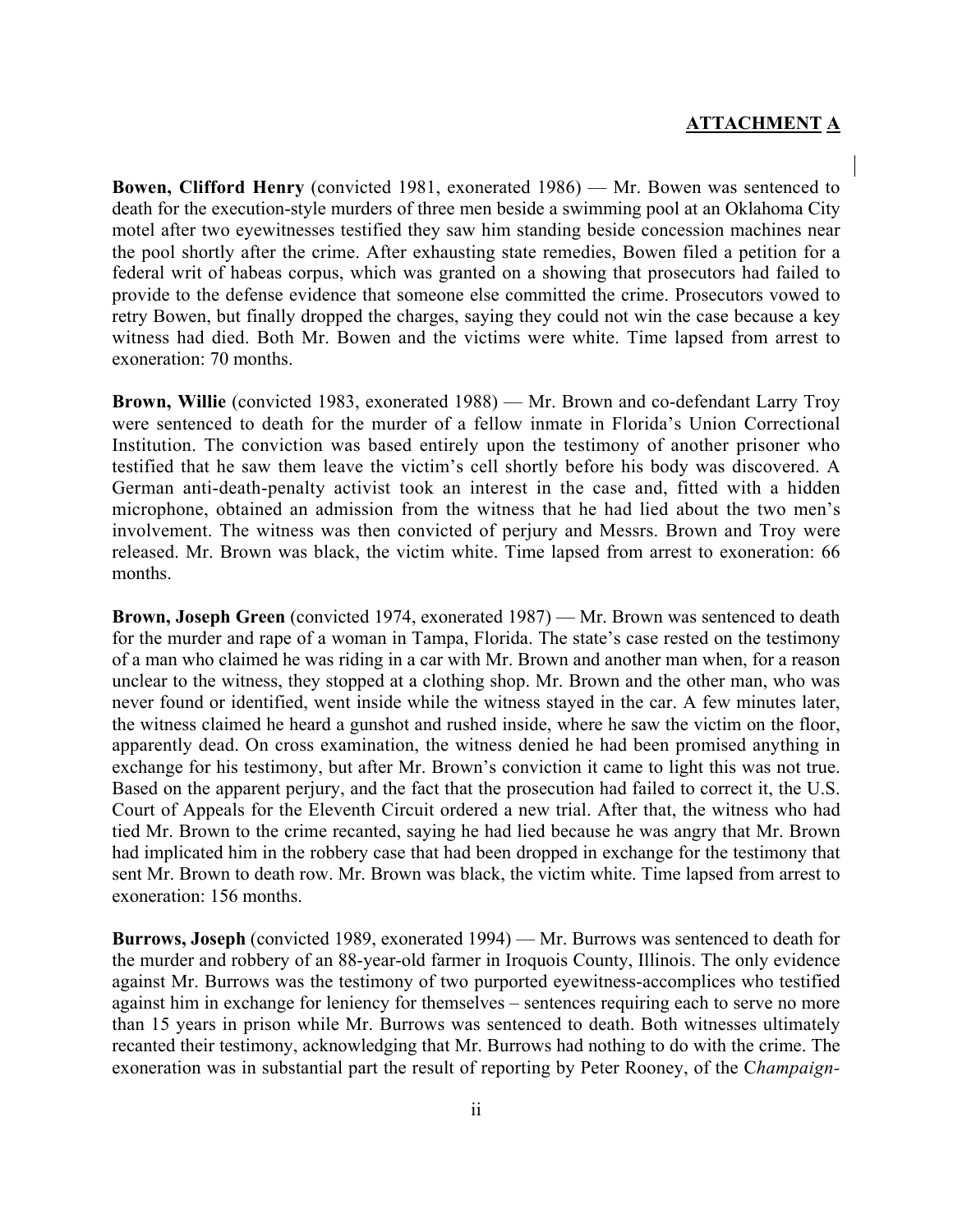*Urbana News-Gazette.* Both Mr. Burrows and the victim were white. Time lapsed from arrest to exoneration: 70 months.

**Charles, Earl Patrick** (convicted 1975, exonerated 1978) — Mr. Charles was sentenced to death for the murder of a furniture store owner and his son during a robbery in Chatham County, Georgia. The key evidence against Mr. Charles was eyewitness testimony from a surviving witness who had failed initially to identify him in a photo spread. The prosecution also presented an informant who claimed to have heard Mr. Charles confess to the killing. While a motion for a new trial was pending, a reinvestigation by the prosecution discovered that a detective had coached both the eyewitness and the informant; the latter eventually admitted that he made up the story at the detective's behest. The prosecution joined in the motion for a new trial and, when it was granted, dropped the charges. Mr. Charles received a \$75,000 civil rights settlement for the detective's misconduct. Mr. Charles was black, the victims white. Time lapsed from arrest to exoneration: 43 months.

**Clemmons, Eric** (convicted 1987, exonerated 2000) — Mr. Clemmons, a Missouri prison inmate, was sentenced to death for the fatal stabbing of another prisoner. The case rested solely on the testimony of a corrections officer who saw the murder. He testified that, during the actual stabbing, he was too far away to see who the killer was, but gave chase and saw that the man was Mr. Clemmons. At the trial in Greene County, Missouri, the defense called several prisoners who claimed the murder had been committed not by Mr. Clemmons but by a prisoner who died three months after the crime — a contention the prosecution portrayed as self-serving and unworthy of belief. After his conviction, Mr. Clemmons, working on his own appeal, discovered an internal prison memorandum, prepared by a prison supervisor immediately after the crime, stating that the murder had been committed by the prisoner whom the defense witnesses had identified at the trial. Based on that and other new evidence, the U.S. Court of Appeals for the Eighth Circuit granted Mr. Clemmons a new trial, at which he was acquitted. Mr. Clemmons was black, the victim white. Time lapsed from arrest to exoneration: 174 months.

**Cobb, Perry** (convicted 1979, exonerated 1987) — After two trials ended in hung juries, Mr. Cobb and a co-defendant, Darby Tillis (aka Williams), were convicted and sentenced to death at their third trial for the slaying of two men in an all-night diner in Chicago. The principal evidence against them was the testimony of a woman who portrayed herself as an unwitting accomplice to the crime. She was not an eyewitness — in fact, she claimed she learned of the murders later — but her testimony was corroborated at the third trial by a bartender who worked across the street from the diner and positively identified the defendants as the killers, although he had failed to make positive identifications at the first two trials. The Illinois Supreme Court ordered a new trial because of judicial error at the first trial. A monthly publication, *Chicago Lawyer*, published a lengthy article about the case, and a prosecutor in a neighboring county read it. That prosecutor testified at the defendants' retrial that the principal witness at the earlier trials had admitted committing the double murder with her boyfriend. Messrs. Cobb and Tillis were acquitted and subsequently received full pardons from the governor of Illinois. The defendants were black, the victims white. Time lapsed from conviction to exoneration: 117 months.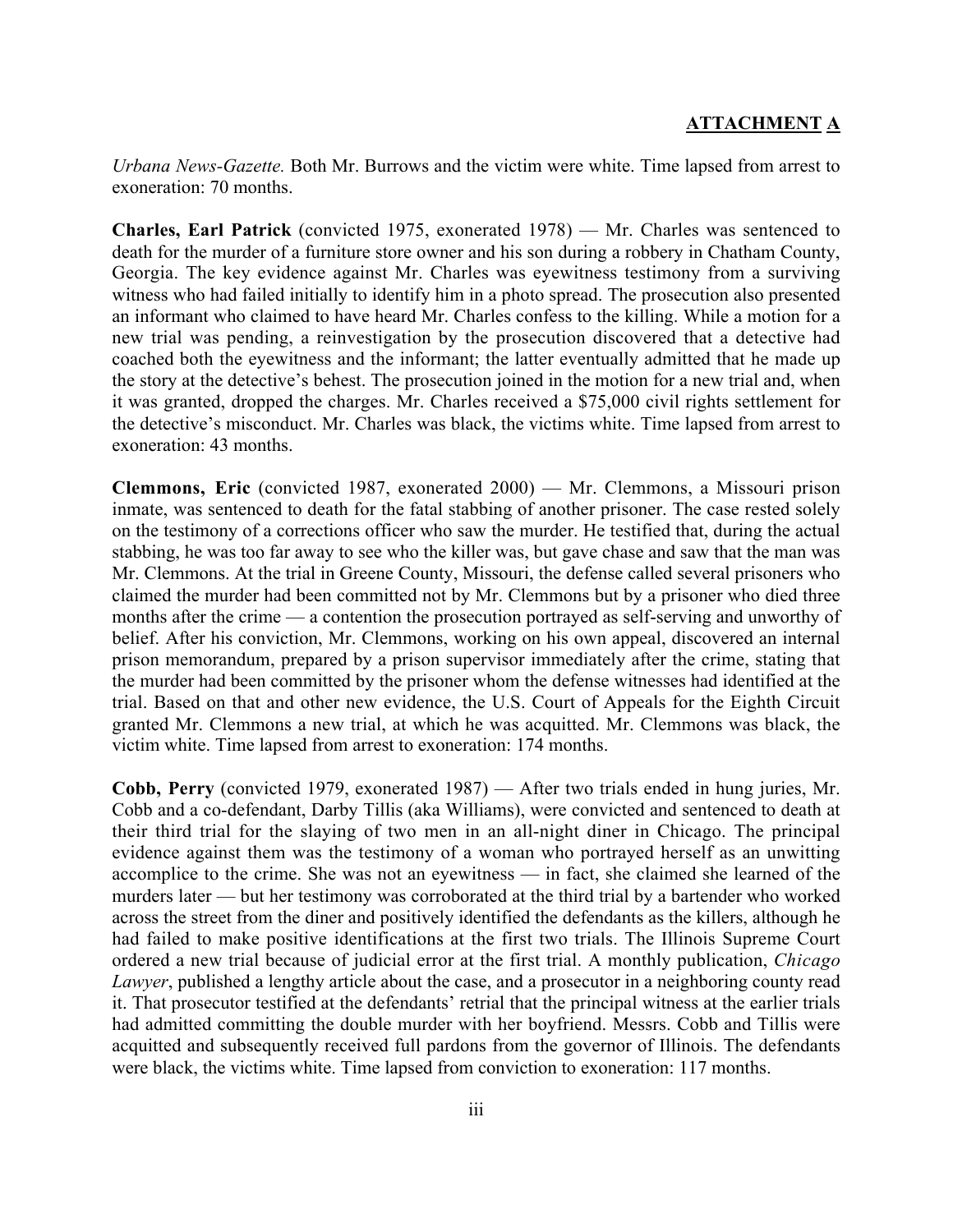**Cousin, Shareef** (convicted 1995, exonerated 1999) — Mr. Cousin was sentenced to death for the murder of a man during a robbery on a street in the French Quarter of New Orleans. The case rested on the testimony of three eyewitnesses. One, who had been on a date with the victim when the attack occurred, positively identified Mr. Cousin in court — even though she initially had said she did not get a good look at the assailant and although she acknowledged that she was not wearing her prescription glasses at the time of the crime. The other eyewitnesses had only tentatively identified Mr. Cousin from a police photo spread and testified only that he looked like the killer. Mr. Cousin was convicted absent physical evidence and in the face of a strong alibi defense — at the time of the crime he was playing in an organized sporting event, of which there was a video tape, and his presence and the time of the event were confirmed by two athletic directors, his coach, and members of the opposing team. The Louisiana Supreme Court remanded the case based on prosecutorial and police misconduct, including improper argument at the trial and failure to disclose the existence of exculpatory witnesses. Mr. Cousin was black, the victim white. Time lapsed from conviction to exoneration: 46 months.

**Creamer, James** (convicted 1973, exonerated 1975) — Mr. Creamer was sentenced to death for the murder of two physicians during a robbery in Cobb County, Georgia. The state's case was built on testimony provided by an accomplice/eyewitness under a grant of immunity. The witness initially claimed to have been high on drugs and able to recall nothing. Through hypnosis, however, she recalled that Mr. Creamer had committed the murders. The Georgia Supreme Court unanimously upheld the conviction, but after the *Atlanta Constitution* turned up evidence that the prosecution had withheld exculpatory evidence from the defense, Mr. Creamer won a new trial in a federal habeas corpus proceeding. Tapes of the hypnotic sessions, which initially had been withheld from the defense, showed that the witness at one point had confessed that she had killed the doctors. She subsequently admitted lying at the original trial, and Mr. Creamer was released. Both Mr. Creamer and the victims were white. Time lapsed from arrest to exoneration: 28 months.

**Drake, Henry** (convicted 1977, exonerated 1987) — Mr. Drake was sentenced to death for the murder of a 74-year old barber during a robbery in Madison County, Georgia. The state's case rested on the eyewitness testimony of an accomplice who portrayed Mr. Drake as the main culprit. Years later, the man signed an affidavit stating that he had lied to falsely implicate Mr. Drake in the crime and that Mr. Drake, in fact, had nothing to do with it. The Georgia Board of Pardons and Paroles released Mr. Drake based on factual innocence. Both Mr. Drake and the victim were white. Time lapsed from arrest to exoneration: 120 months.

**Ferber, Neil** (convicted 1982, exonerated 1986) — Mr. Ferber was sentenced to death for the murder of a reputed mobster and a female companion in a Philadelphia restaurant. Two witnesses — a man and his wife — said they saw the killer run out of the restaurant, remove a ski mask, and flee down the street. The woman identified Mr. Ferber in a police photo spread, but changed her mind at the police lineup, saying she was certain he was not the man. Her husband, however, disagreed and positively identified Mr. Ferber. The prosecution also presented the testimony of a jailhouse informant who said Mr. Ferber confessed to the killings.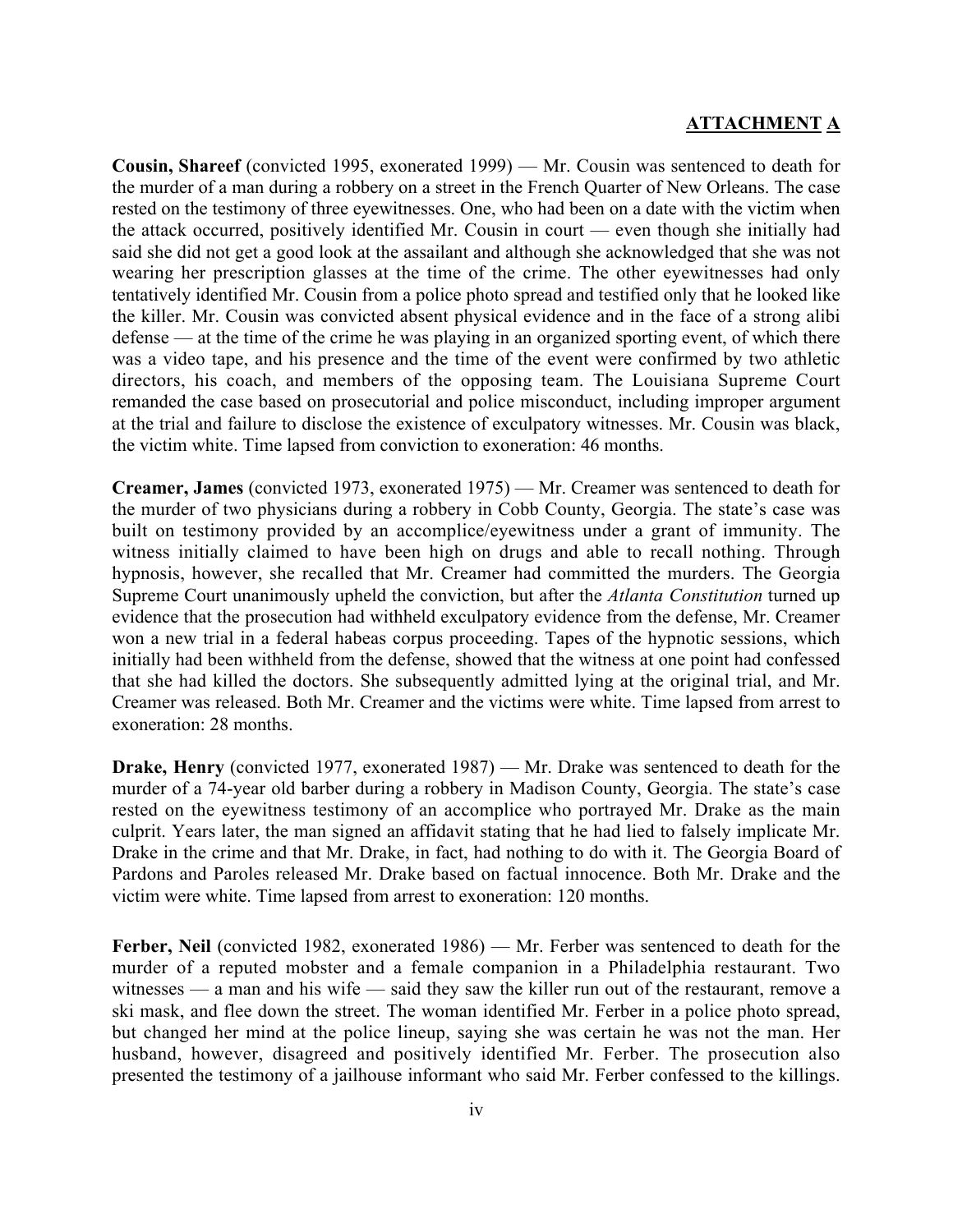Later, it was discovered that the informant had failed a polygraph test, a fact that had not been made known to the defense, and the informant recanted his trial testimony. On that basis, the trial judge granted Mr. Ferber a new trial. After evidence came to light that a detective and police sketch artist might have conspired to frame Mr. Ferber, the prosecution dropped the charges. Mr. Ferber has since received a \$1.9 million payment to settle the claim that he was framed. Both Mr. Ferber and the victims were white. Time lapsed from arrest to exoneration: 56 months.

**Giddens, Charles Ray** (convicted 1978, exonerated 1981) — Mr. Giddens was sentenced to death for the murder of a grocery store clerk. The prosecution's evidence against him rested solely on the uncorroborated and self-contradictory eyewitness testimony of a man whom the police initially had arrested for the crime but not charged. The Oklahoma Court of Criminal Appeals reversed the conviction, holding that the uncorroborated testimony of a person with much to gain by blaming the crime on someone else could not support a conviction. Because there was no other evidence against Mr. Giddens, he was freed. Mr. Giddens was black, the victim white. Time lapsed from arrest to exoneration: 52 months.

**Gladish, Thomas** (convicted 1974, exonerated 1976) — Mr. Gladish and three co-defendants (Richard Greer, Ronald Keine, and Clarence Smith) were sentenced to death for the kidnaping and murder of a college student in Albuquerque, New Mexico. The prosecution's key witness was a motel maid who claimed she saw the defendants, who were members of a Los Angeles motorcycle gang, commit the crime. Sixteen months after the trial, a drug-addicted drifter walked into a South Carolina police station and confessed that he had committed the murder. He identified the murder weapon, which it turned out he had stolen from the father of his former girlfriend. The eyewitness subsequently acknowledged that she fabricated her trial testimony under pressure from police and prosecutors. The four were exonerated and released. An investigation by the *Detroit Free Press* was instrumental in the exonerations. The wrongfully convicted men and the victim all were white. Time lapsed from arrest to exoneration: 31 months.

**Green, Joseph Nahume** (convicted 1993, exonerated 2000) — Mr. Green was sentenced to death in Starke, Florida, for the murder of the society editor of the local newspaper who in a dying statement described her attacker as a skinny black man. Police focused on Mr. Green, who recently had arrived in the area from Miami and fit the description. A purported eyewitness with a 67 IQ initially described the killer as a white man wearing brown pants. Later, however, the witness positively identified the African American Mr. Green in a one-person police lineup. Although Mr. Green appeared to have an airtight alibi, he was convicted based on the testimony of the lone eyewitness. The Florida Supreme Court ordered a new trial, however, based on an erroneous pretrial ruling and ordered that a retrial, if any, be held in a different venue. The case was moved to Gainesville, where a judge found the purported eyewitness was incompetent to testify; the state was forced to drop the charges. Mr. Green was black, the victim white. Time lapsed from arrest to exoneration: 91 months.

**Greer, Richard** (convicted 1974, exonerated 1976) *See Gladish, Thomas.* Mr. Greer, his codefendants, and the victim were white. Time lapsed from arrest to exoneration: 31 months.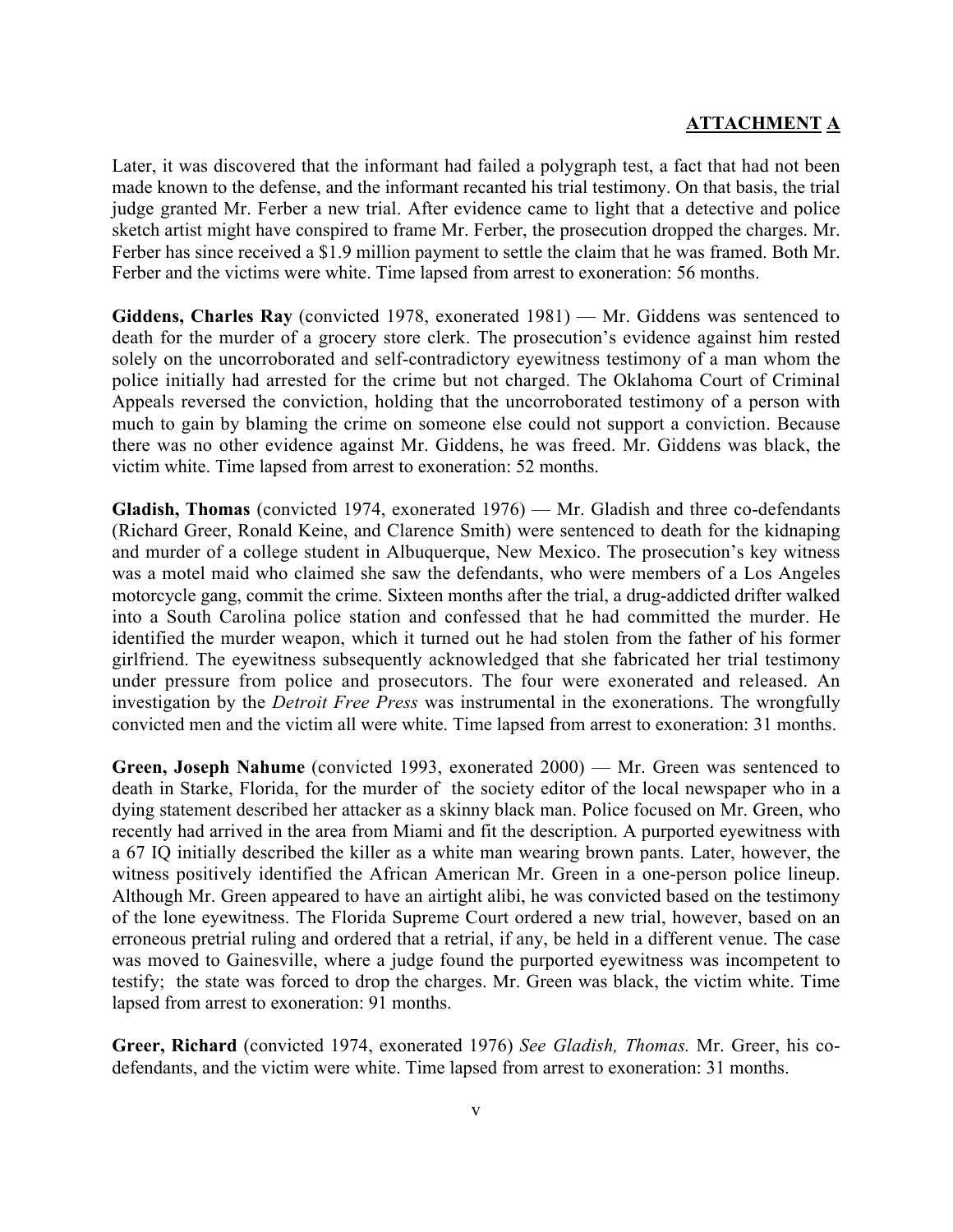**Guerra, Ricardo Aldape** (convicted 1982, exonerated 1997) — Mr. Guerra was sentenced to death for the murder of a Houston, Texas, police officer, even though the physical evidence pointed to another man who was killed in a shootout with police a few minutes after the officer was slain. The case against Mr. Guerra rested substantially on the testimony of the 10-year-old son of a bystander who was killed in the shootout in which the alternative suspect died. The murdered officer's service revolver was recovered from the other suspect's body, but the prosecution contended that Mr. Guerra could have given it to him. After the Texas Court of Criminal Appeals affirmed the conviction and death sentence, a pro bono team from the law firm of Vinson & Elkins took up Mr. Guerra's cause. The firm devoted more than \$3 million in time and money to the case, ultimately prevailing on a petition for a federal writ of habeas corpus. The federal courts found the prosecution had intimidated witnesses, conducted a suggestive lineup, hidden exculpatory evidence, and injected false evidence into the trial. The charges against Mr. Guerra were dropped. Mr. Guerra was Hispanic, the victim white. Time lapsed from arrest to exoneration: 179 months.

**Hayes, Robert** (convicted 1991, exonerated 1997) — Mr. Hayes was sentenced to death for the rape and murder of a 32-year-old woman who worked with him at a horse racetrack in Broward County, Florida. The case was based in substantial part on the testimony of a witness who claimed to have seen Mr. Hayes with the victim and heard her reject his advances shortly before the murder. In addition, the prosecution presented a DNA analysis purporting to link Mr. Hayes to the crime. However, the defense attacked the forensic analysis as sloppy and established that several light-colored hairs had been found in the victim's hands. These could not have come from Mr. Hayes, because he was black. The Florida Supreme Court ordered a new trial after holding the allegedly incriminating DNA unreliable. New DNA testing was conducted with proper controls and it exonerated Mr. Hayes. Mr. Hayes was black, the victim white. Time lapsed from arrest to exoneration: 89 months.

**Hennis, Timothy B.** (convicted 1986, exonerated 1989) — Mr. Hennis was sentenced to death for the murder of a woman and her two children in Cumberland County, North Carolina. The only direct evidence was the testimony of a man who claimed to have seen him in the driveway of the victims' home around the time of the crime. In addition, a bank employee testified she saw a man resembling Mr. Hennis use an automatic teller machine; someone had fraudulently used the dead woman's ATM card. The North Carolina Supreme Court reversed the conviction because the trial judge permitted the prosecution to project gruesome photographs of the victims' bodies on a large screen in front of the jury. The North Carolina Supreme Court found the slides inflammatory and ordered a new trial. Upon retrial, it was established that the witness who placed Mr. Hennis at the victims' home had been pressured by the prosecution to make a positive identification, although he did not believe Mr. Hennis was the person he saw. The defense also established that the bank employee who thought she might have seen Mr. Hennis had not arrived at work at the time the dead woman's ATM card was used. Moreover, semen recovered from the adult victim came from someone with a different blood type than his. Mr. Hennis was acquitted. Both he and the victims were white. Time lapsed from arrest to exoneration: 179 months.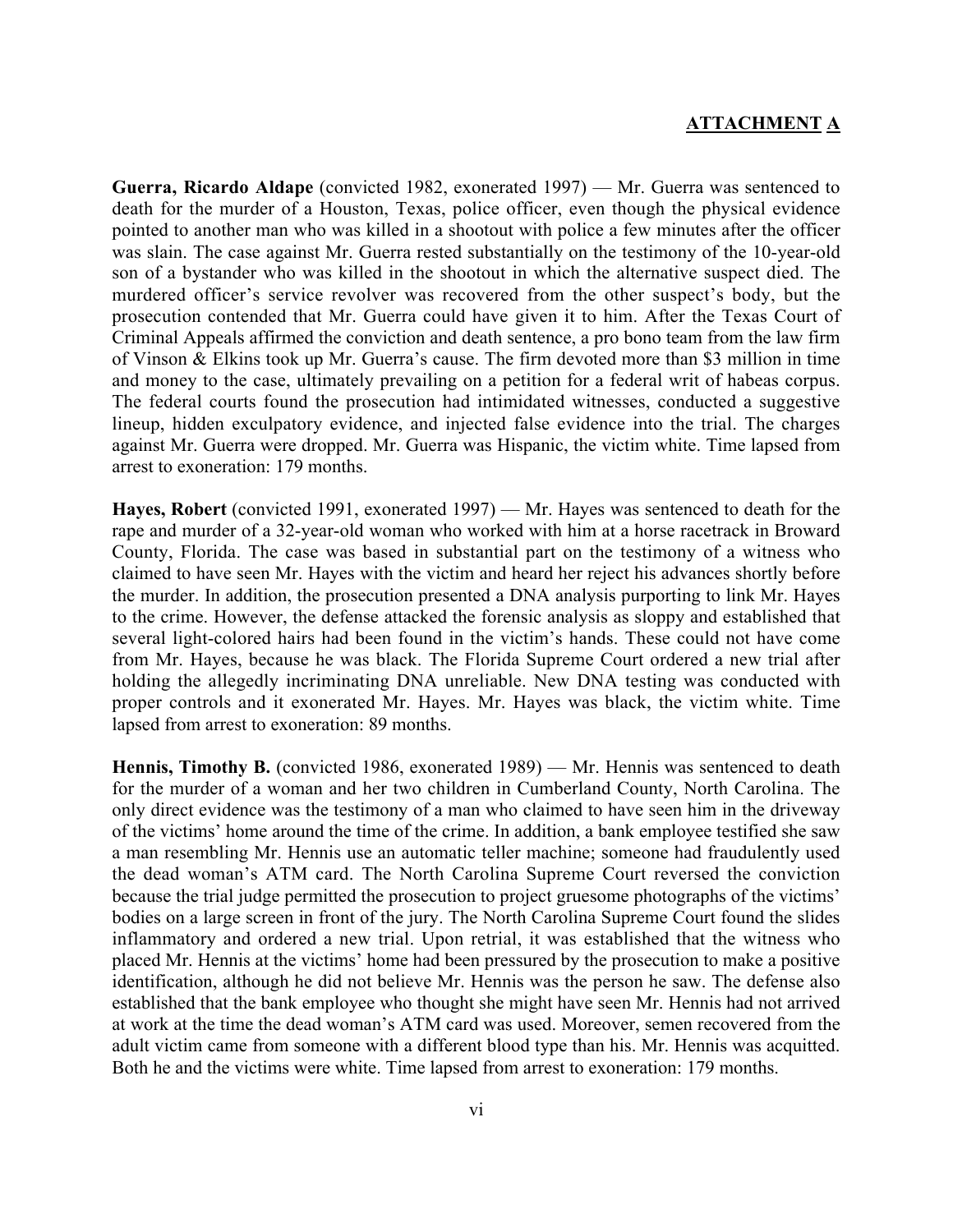**Hicks, Larry** (convicted 1978, exonerated 1980) — Mr. Hicks was convicted of a double murder in Lake County, Indiana. The only evidence against him was the testimony of two women who said they had seen Mr. Hicks arguing with the victims and waving a knife; the victims were stabbed. After the conviction, no appeal was filed. Mr. Hicks's execution was only two weeks away when the warden of the prison where he was being held persuaded two lawyers to look into the case. The lawyers obtained a stay and, after Mr. Hicks's trial counsel acknowledged that he interviewed no witnesses and was unaware that his client faced the death penalty until a week before the trial, the trial judge overturned the conviction. Then, with funds provided by the Playboy Foundation, the lawyers hired an investigator who interviewed the original witnesses, both of whom recanted their testimony. Mr. Hicks was acquitted on retrial. Mr. Hicks was black and the victims also were black. Time lapsed from arrest to exoneration: 33 months.

**Jacobs, Sonia** (convicted 1976, exonerated 1992) — Ms. Jacobs and her boyfriend, Jesse Tafero, were sentenced to death for the murder of two policemen at a highway rest stop in 1976 in Broward County, Florida. A purported accomplice/eyewitness — who had gunpowder residue on his hands — received a life sentence after pleading guilty and testifying against Ms. Jacobs and Mr. Tafero. The prosecution also presented the testimony of a jailhouse informant who claimed that Ms. Jacobs had confessed to her. Film-maker Micki Dickoff, a childhood friend of Ms. Jabobs, became interested in the case and helped uncover evidence that exposed the purported eyewitness and the informant as liars. A federal court overturned Ms. Jacobs's conviction on a writ of habeas corpus. After discovering that the purported eyewitness had failed a polygraph test, the prosecution offered to release her immediately if she would enter a plea in which she did not admit guilt. She took the deal. Mr. Tafero, whose conviction was based on much of the same evidence, had been executed in 1990 before the evidence of innocence had been uncovered. Ms. Jacobs and Mr. Tafero were white, as was the victim. Time lapsed from arrest to exoneration: 176 months.

**Jent, William** (convicted 1980, exonerated 1988) — Mr. Jent and his stepbrother, Earnest Miller, were sentenced to death for the rape and murder of an unidentified woman whose badly burned body was found in a Pasco County, Florida, game preserve. The convictions rested on the testimony of two purported eyewitnesses who claimed they saw the defendants beat the woman until she collapsed, put her into the trunk of a car, drive to a game preserve, and set the body afire. A third purported eyewitness corroborated parts of the story. The convictions were twice affirmed by the Florida Supreme Court, and the defendants came within 16 hours of execution in 1983 before winning a stay from a federal judge because the prosecution had withheld exculpatory information. In 1986, the victim finally was identified and it was determined that her death occurred at a different time than the eyewitnesses had contended. The defendants had a solid alibi. Moreover, it turned out, the victim's former boyfriend had been convicted in Georgia of an eerily similar crime. A new trial was then ordered, but prosecutors refused to drop the charges. In 1988, the defendants pleaded guilty to second-degree murder in order to be released immediately from prison. Once free, however, they repudiated the pleas. The original witnesses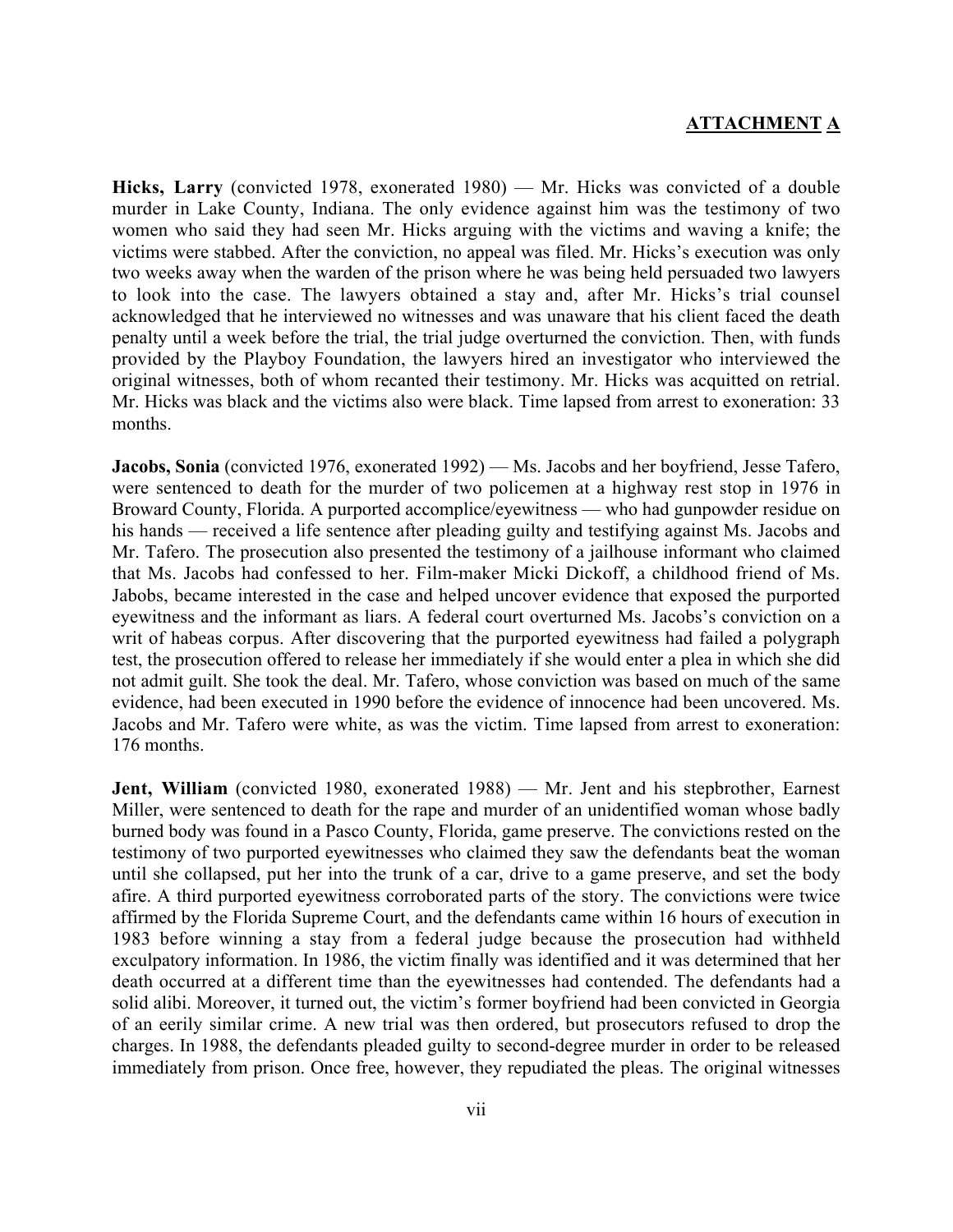subsequently made statements indicating that they had been coerced by sheriff's officers to fabricate the story presented at trial. In 1991, the Pasco County Sheriff's Department paid the men \$65,000 to settle civil rights claims. The defendants and the victim were white. Time lapsed from arrest to exoneration: 102 months.

**Jimerson, Verneal** (convicted 1985, exonerated 1996) — Mr. Jimerson was sentenced to death for the murders of a young engaged couple in Cook County, Illinois. A girlfriend of one of three men previously convicted of the crime testified that she was present when the four men, including Jimerson, raped the female victim seven times. Her eyewitness account, which ultimately proved to have been fabricated, was corroborated by a man who lived near the murder scene and claimed to have seen Mr. Jimerson there at about the time of the crime. Mr. Jimerson and the others were exonerated by DNA and confessions by the actual killers. An investigation of the case by undergraduate journalism students and a private investigator working under the supervision of Northwestern University Professor David Protess was instrumental in the exonerations of the innocent men. Mr. Jimerson and his co-defendants were black, the victims white. Time lapsed from arrest to exoneration: 137 months.

**Johnson, Lawyer** (convicted 1971, charges dropped 1982) — Johnson, a young black man, was found guilty

**Johnston, Dale** (convicted 1984, exonerated 1990) — Mr. Johnston was sentenced to death for the murders of his stepdaughter and her boyfriend in Hocking County, Ohio. The conviction rested principally on the testimony of a witness who claimed to have seen a man angrily order a couple to get into his car on a street in the town of Logan. After undergoing hypnosis 19 days after the victims' bodies were found in a cornfield, the witness identified Mr. Johnston as the man he had seen from a photograph published in a newspaper. The witness repeated his positive identification at Mr. Johnston's trial. The only other substantial prosecution evidence was the testimony of an anthropologist from North Carolina who claimed that a boot print found near the bodies had been made by Mr. Johnston; this witness's methods and integrity ultimately were discredited. After the Ohio Court of Appeals vacated Mr. Johnston's conviction on the ground that the "hypnotically induced testimony was admitted without even minimal demonstration of its reliability," Mr. Johnston's attorneys discovered four independent witnesses who had seen the couple walking along railroad tracks near the cornfield and heard gunshots. If these witnesses were correct, the couple whom the hypnotized witness saw in Logan could not have been the victims. The new witnesses had been known to authorities prior to trial, but had not been disclosed to the defense. The charges against Mr. Johnston were dropped. Mr. Johnston and the victims were white. Time lapsed from arrest to exoneration: 91 months.

**Jones, Richard Neal** (convicted 1983, exonerated 1987) — Mr. Jones was sentenced to death for the murder of a Grady County, Oklahoma, man in retaliation for threats the man was said to have made against a sister of two of Mr. Jones's three co-defendants. The third co-defendant an accomplice-eyewitness — testified against Mr. Jones and the brothers of the purportedly threatened woman. All four ultimately were sentenced to death following separate trials. The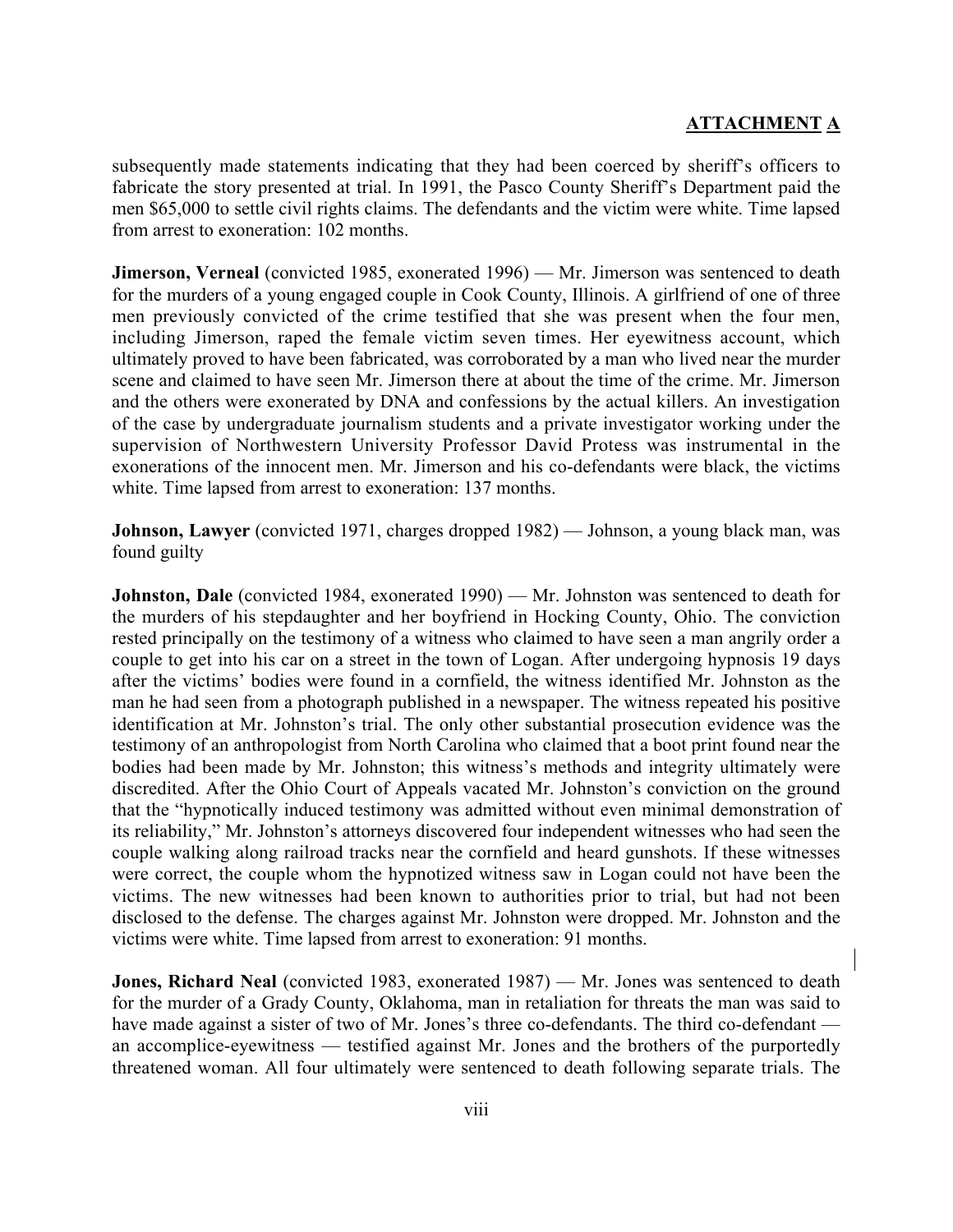Oklahoma Court of Criminal Appeals reversed Mr. Jones's conviction based on new evidence from a witness who stated that he had passed out from heavy drinking before the crime. The prosecution dropped charges against Mr. Jones after one of the brothers, then under death sentence, admitted his own role in the crime and corroborated the new witness's statement. All of the defendants and the victim were white. Time lapsed from arrest to exoneration: 44 months.

**Keine, Ronald** (convicted 1974, exonerated 1976) – *See Gladish, Thomas.* Mr. Keine, his codefendants, and the victim were white. Time lapsed from arrest to exoneration: 31 months.

**Kyles, Curtis** (convicted 1984, exonerated 1998) — Mr. Kyles was sentenced to death for the murder of a woman in a store parking lot in the Parish of Gretna, Louisiana. The case against him was based in part on the testimony of four eyewitnesses, but there also was strong physical evidence — the murder weapon, a spent cartridge, and the victim's purse were found in Mr. Kyles's apartment. While Mr. Kyles's appeal was pending, however, one of the eyewitnesses recanted, proclaiming in an affidavit that she had not seen the killer's face but had identified him under pressure from police and prosecutors; one prosecutor allegedly told her "all the other evidence pointed to him as the killer." To assure that she would pick out Mr. Kyles in the courtroom, the affidavit continued, she was told "that the murderer would be the guy seated at the table with the attorney and that [he] was the one I should identify." After the Louisiana Supreme Court and the U.S. Court of Appeals for the Fifth Circuit affirmed the conviction, the U.S. Supreme Court remanded the case based on failure of police and prosecutors to turn over exculpatory information before the trial. New evidence indicated that Mr. Kyles had been framed by an informant motivated both by a desire to cast suspicion away from himself and to receive a reward; it appeared that the informant planted the murder weapon and other items in Mr. Kyles's apartment. The prosecution dismissed the case and Mr. Kyles, who came within 30 hours of execution, was freed. Mr. Kyles was black, the victim white. Time lapsed from arrest to exoneration: 50 months.

**Macias, Federico M.** (convicted 1984, exonerated 1993) — Mr. Macias was sentenced to death for hacking an El Paso, Texas, couple to death with a machete during a home invasion. The state's case was built on the testimony of a purported accomplice-eyewitness who testified against Mr. Macias pursuant to a plea agreement. That witness's testimony was corroborated by the testimony of a playmate of Mr. Macias's daughters who claimed to have seen Mr. Macias with blood on his hands and shirt the day of the murders. Mr. Macias's lawyer failed to call disinterested alibi witnesses who would have placed him elsewhere at the time of the crime and to present evidence that the corroborating witnesses had not in fact been at the Macias home on the day of the murders. After the Texas Court of Criminal Appeals affirmed the conviction, a volunteer legal team from the law firm of Skadden Arps Slate Meagher & Flom took the case, devoting more than \$1 million in time and money to the case. The pro bono team prevailed in a federal habeas corpus proceeding, winning a reversal for ineffective assistance of counsel. The prosecution was then abandoned for lack of probable cause. Mr. Macias was Hispanic, the victims white. Time lapsed from arrest to exoneration: 107 months.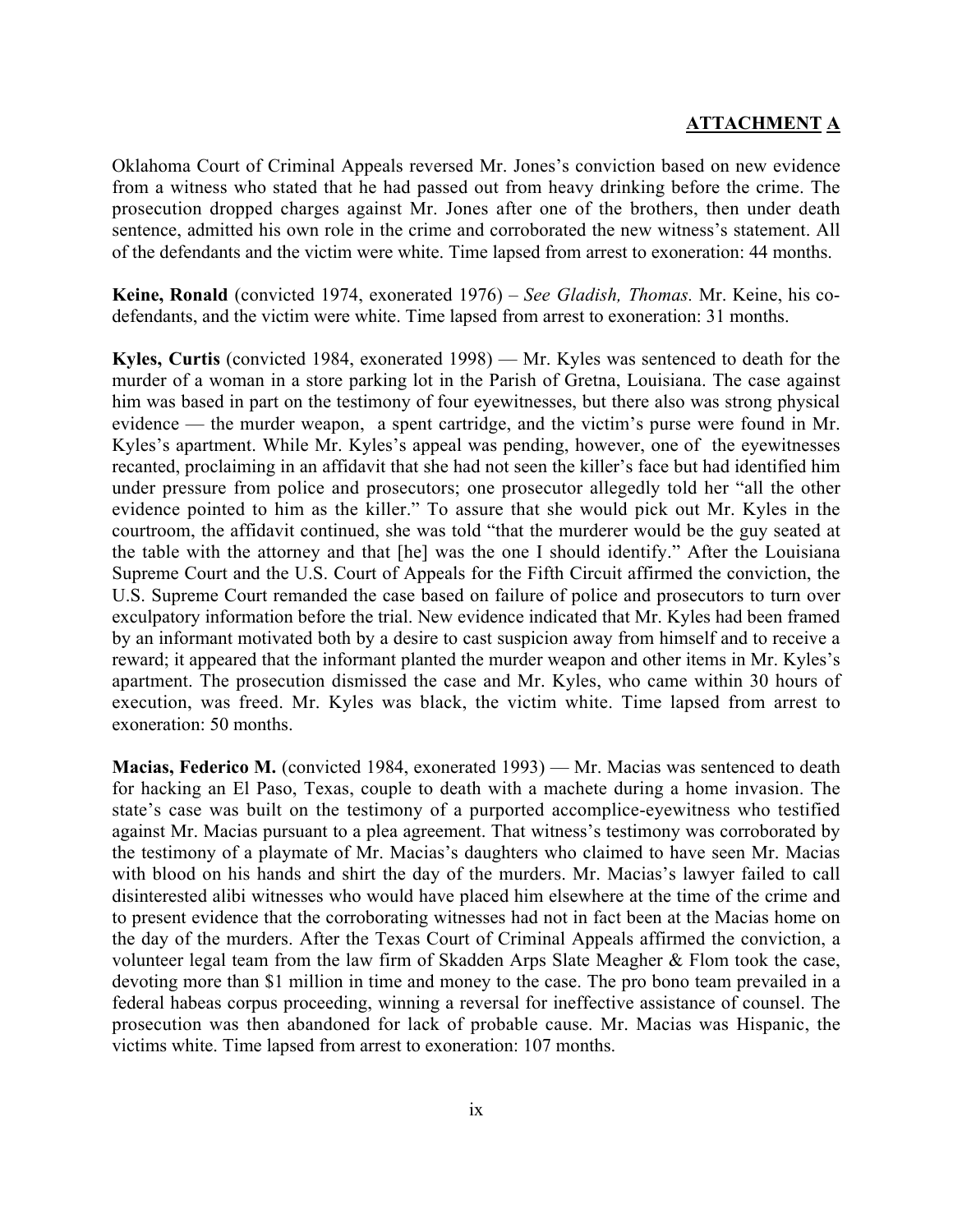**McMillian, Walter** (convicted 1988, exonerated 1993) — Mr. McMillian was sentenced to death for the murder of a store clerk during a robbery in Monroe County, Alabama. The case, which was tried in Baldwin County on a change of venue, rested on the testimony of a career criminal who, while being questioned as a suspect in the murder, placed Mr. McMillian at the scene of the crime. Eventually, the three witnesses who had testified against Mr. McMillian admitted that they had lied. In addition, it became clear that the prosecution had hidden exculpatory evidence, including the existence of a witness who had seen the victim alive after the time at which the prosecution contended the crime had occurred. The Alabama Court of Criminal Appeals reversed the case,

prosecutors dropped the charges and acknowledged that the case had been bungled. Mr. McMillian's exoneration resulted from pro bono efforts of attorney Bryan Stevenson, of the Equal Justice Initiative of Alabama. Mr. McMillian was black, the victim white. Time lapsed from arrest to exoneration: 56 months.

**Miller, Earnest** (convicted 1980, exonerated 1988) – *See Jent, William.* Mr. Miller and the victim were white. Time lapsed from arrest to exoneration: 102 months.

**Miranda, Roberto** (convicted 1982, exonerated 1996) — Mr. Miranda was sentenced to death for the murder of a Clark County, Nevada, man during a robbery. The conviction was based solely on the testimony of a man who claimed he drove Mr. Miranda to the victim's home. After Mr. Miranda went inside, the witness said he waited for about an hour and then went inside himself. When he entered the home, he saw the victim's body on the floor and Mr. Miranda holding a bloody knife. The Nevada Supreme Court affirmed the conviction and death sentence, but Mr. Miranda won a new trial in a federal habeas corpus proceeding based on ineffective assistance of counsel. The trial lawyer failed to call a number of credible alibi witnesses and to present evidence that the witness had a motive to frame him — the witness's girlfriend recently had an affair with Mr. Miranda. The prosecution elected not to try Mr. Miranda again, dropping the charges. Mr. Miranda was Hispanic, the victim white. Time lapsed from arrest to exoneration: 167 months.

**Nieves, William** (convicted 1994, exonerated 2000) — Mr. Nieves was sentenced to death for the murder of a man with whom he allegedly was involved in drug distribution in Philadlephia. A police officer saw a bearded Hispanic man driving away in a Cadillac. The officer interviewed witnesses at the scene, but none identified the killer or offered a detailed description. Some time later, however, one of the witnesses the officer had interviewed came forward and claimed she had seen Mr. Nieves step out of a Cadillac and shoot the victim. The conviction rested on her testimony, corroborated by the police officer's sighting of a Cadillac at the scene. On direct appeal, the Pennsylvania Supreme Court vacated Mr. Nieves's death sentence and ordered a new trial based on ineffective assistance of counsel. In further discovery, Mr. Nieves's new counsel discovered police documents disclosing the existence of a credible eyewitness who indicated the crime was committed by someone else. Mr. Nieves was acquitted. Mr. Nieves was Hispanic, the victim white. Time lapsed from arrest to exoneration: 94 months.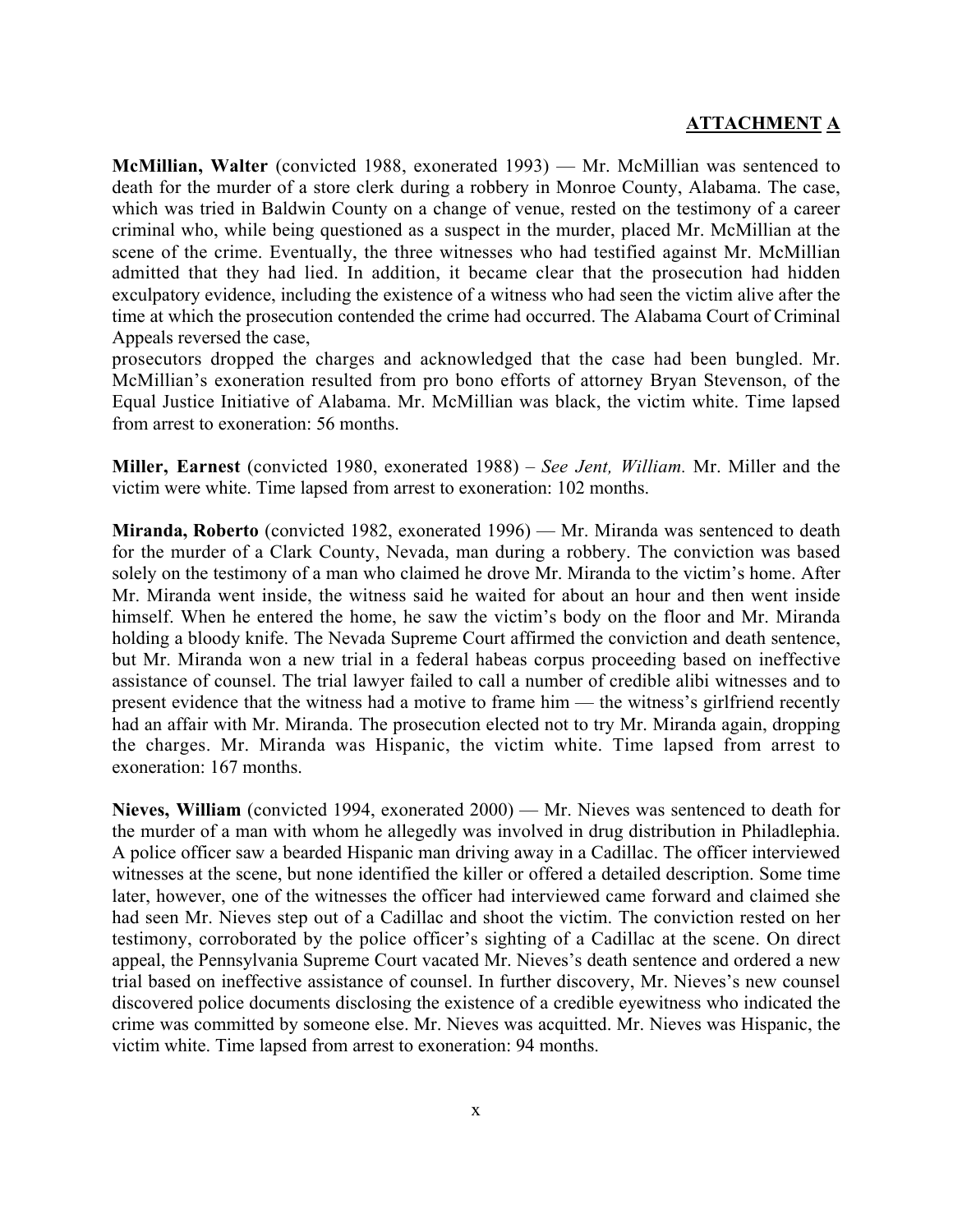**Porter, Anthony** (convicted 1983, exonerated 1999) — Mr. Porter was sentenced to death and came within 50 hours of being executed — for the murder and robbery of a young couple in a park in Chicago, Illinois. Two eyewitnesses positively identified Mr. Porter in court as the killer. Mr. Porter was exonerated after a private investigator working with Northwestern University journalism students under the supervision of Professor David Protess obtained a video-taped confession of the actual killer. Both Mr. Porter and the victims were black. Time lapsed from arrest to exoneration: 158 months.

**Rivera, Alfred** (convicted 1997, exonerated 1999) — Mr. Rivera was sentenced to death for two murders that occurred during the course of a robbery and kidnaping in Forsyth County, North Carolina. The prosecution theory was that Mr. Rivera committed the crime with another man suspected of the murders. The murder weapon had been found in the other man's possession, and his fingerprints were on it. Three purported eyewitnesses testified that they saw Mr. Rivera enter the victims' apartment and then heard gunshots. All three received leniency on unrelated charges pending against them after testifying against Mr. Rivera. The defense was that the man previously convicted of the murders had conspired with the three purported eyewitnesses to frame Rivera. The trial judge, however, would not allow a witness who claimed to know about the conspiracy to testify. The North Carolina Supreme Court found that to be judicial error and ordered a new trial. At his retrial, Mr. Rivera presented not only that witness but alibi witnesses who placed him elsewhere at the time of the crime. He was acquitted. Both Mr. Rivera and the victims were black. Time lapsed from arrest to exoneration: 32 months.

**Scott, Bradley P.** (convicted 1988, exonerated 1991) – Mr. Scott was sentenced to death for the murder of a 12-year-old girl in Charlotte County, Florida, 10 years earlier. Police originally dismissed Mr. Scott as a suspect because he had a strong alibi — placing him 50 miles away at the time of the crime. By the time Mr. Scott was charged, however, the evidence that originally confirmed his alibi had disappeared from police files. His conviction rested on the testimony of two witnesses who belatedly identified him The police also found two witnesses who testified long after the crime — that they saw Mr. Scott talking to the victim near the store where she had been abducted on the day of the crime. On appeal, the Florida Supreme Court unanimously reversed the conviction due to insufficient evidence and ordered the trial court to enter an order of acquittal. Mr. Scott and the victim were white. Time lapsed from arrest to exoneration: 63 months

**Smith, Charles** (convicted 1983, exonerated 1991) — Mr. Smith was sentenced to death for the murder and robbery of a young woman in Allen County, Indiana. The state's case was based entirely on the testimony of a purported accomplice/eyewitness who was granted immunity from prosecution. Mr. Smith had a solid alibi, which he was prohibited from presenting by the trial judge because his attorney had failed to file a pretrial alibi notice. After initially affirming the conviction and death sentence, the Indiana Supreme Court four years later granted a retrial based on ineffective assistance of counsel. At retrial, the defense presented not only the alibi but also evidence that the original eyewitness had falsely accused Mr. Smith of the crime. Mr. Smith was black, and the victim was white. Time lapsed from arrest to exoneration: 103 months.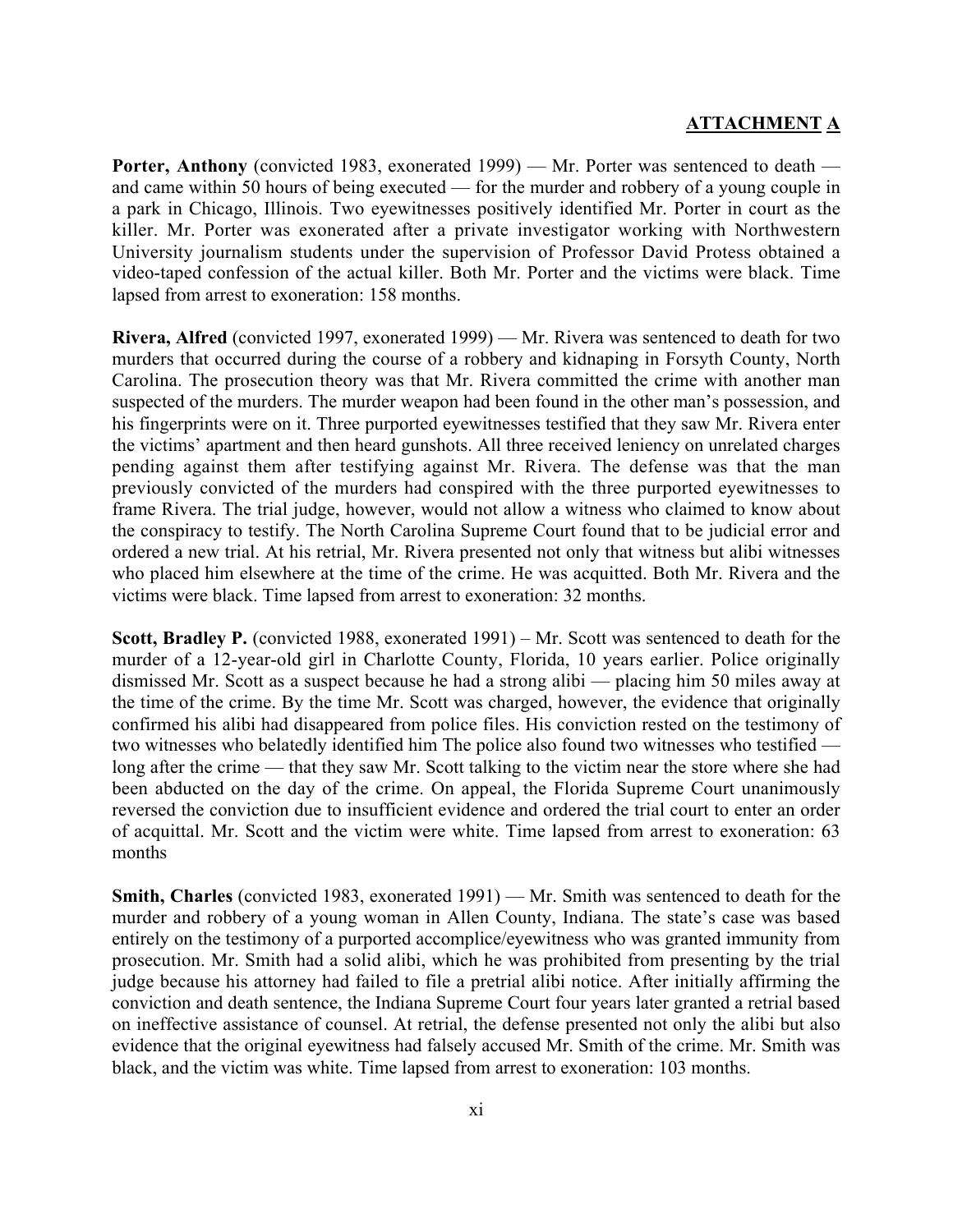**Smith, Frank Lee** (convicted 1987, posthumously exonerated 2001) — Mr. Smith was sentenced to death for the rape and murder of an 8-year-old girl in Broward County, Florida. He was convicted on the testimony of three eyewitnesses, who had caught only brief glimpses of the killer. No physical evidence linked him to the crime. Eventually, defense investigators discovered that a serial rapist-murderer lived in the same area. When shown a photograph of the new alternative suspect, one of the original eyewitnesses said he — not Mr. Smith — definitely was the person she had seen. The witness said she had been uncertain about Mr. Smith's guilt from the beginning, but had succumbed to pressure from friends and police to identify him. When the alternative suspect became known, Mr. Smith's attorneys sought DNA testing. However, their client died of pancreatic cancer in January 2000 before the testing was approved. Eleven months later, Mr. Smith became the first death row prisoner in history to be posthumously exonerated by DNA. The tests also confirmed the culpability of the alternative suspect in the case. Both Mr. Smith and the victim were black. Time lapsed from arrest to exoneration: 188 months.

**Smith, Clarence** (convicted 1974, exonerated 1976) -- *See Gladish, Thomas.* Mr. Smith, his codefendants, and the victim were white. Time lapsed from arrest to exoneration: 31 months.

**Smith, Steve** (convicted 1986, exonerated 1999) — Mr. Smith was twice sentenced to death for the murder of an off-duty assistant prison warden outside a bar in Chicago, Illinois. The prosecution postulated that the murder was in reprisal for a harsh line that the victim had taken against gangs in Illinois prisons. Both convictions rested entirely on the testimony of a woman who claimed to have witnessed the shooting from across the street. Her testimony was suspect for various reasons — she admitted she was smoking crack at the time of the crime, her boyfriend was an alternative suspect, the lighting conditions were poor, and she failed to notice that the victim was accompanied by two other men when he was shot to death. The first conviction was reversed for prosecutorial misconduct — an inflammatory closing argument relating to Smith's purported, but unproven, association with a street gang. The second conviction was reversed outright based on insufficiency of the evidence, and Mr. Smith was released. Both Mr. Smith and the victim were black. Time lapsed from arrest to exoneration: 128 months.

**Tibbs, Delbert** (convicted 1974, exonerated 1982) — Mr. Tibbs was convicted and sentenced to death for the murder of a 27-year-old man and the rape of the man's 16-year-old companion near Fort Myers, Florida. The victims had been hitchhiking when, according to the female victim, they were picked up by a black man who shot her boyfriend to death and left her bleeding and unconscious beside a secluded road. A few days later, Mr. Tibbs was hitchhiking 220 miles north of Fort Myers when he was stopped by police, questioned about the crime, and photographed. Because he did not fit the eyewitness's description, however, he was released. Nonetheless, the photo was sent to Fort Myers, where the victim positively identified him. Although Mr. Tibbs did not match the original description and had a solid alibi, he was convicted by an all-white jury. The Florida Supreme Court ordered a retrial, by a four-three vote, on the ground that the evidence did not support the verdict. By this time, the original prosecutor had become convinced